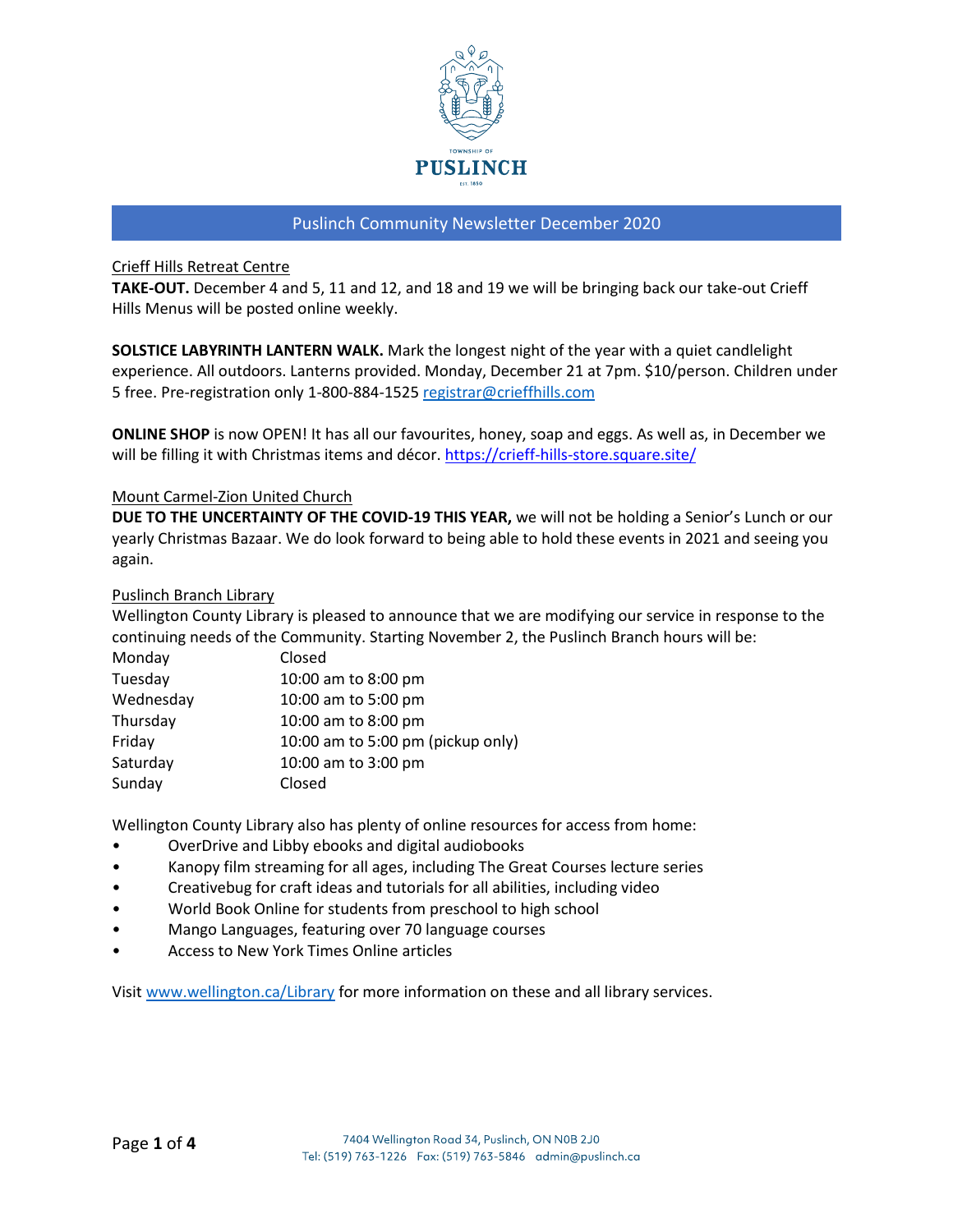

# Puslinch Branch Library (cont.)

Don't know what to read next? Check out this list of new books at the library.

| <b>FICTION</b>             |                                                                                    |
|----------------------------|------------------------------------------------------------------------------------|
| Escobar, Mario             | Remember me: a Spanish civil war novel                                             |
| Goldreich, Gloria          | The Paris children                                                                 |
| Hackwith, A.J.             | The archive of the forgotten                                                       |
| Hardt, Helen               | Descent                                                                            |
| Holden, Wendy              | The royal governess                                                                |
| Huang, S.L.                | <b>Burning roses</b>                                                               |
| Huber, Anna Lee            | A pretty deceit                                                                    |
| Laurain, Antoine           | The readers' room                                                                  |
| Moore, Brianne             | All stirred up                                                                     |
| Shortall, Eithne           | Three little truths: a novel                                                       |
| NON-FICTION                |                                                                                    |
| Arnott, Bill               | Gone Viking: a travel saga                                                         |
| Barnes, Trevor             | Dead doubles: the extraordinary worldwide hunt for one of the Cold                 |
|                            | War's most notorious spy rings                                                     |
| Day, Julian                | Artisan home baking: wholesome and delicious recipes for cakes and<br>other bakes  |
| Elias, David               | The truth about the barn: a voyage of discovery and contemplation                  |
| Hollis, Rachel             | Didn't see that coming: putting life back together when your world falls<br>apart  |
| Kim-Joy                    | Christmas with Kim-Joy: a festive collection of edible cuteness                    |
| Ottens, William            | Librarian tales: funny, strange, and inspiring dispatches from the stacks          |
| Scobie, Omid               | Finding freedom: Harry and Meghan and the making of a modern royal<br>family       |
| Thompson-Hernandez, Walter | The Compton cowboys: the new generation of cowboys in America's<br>urban heartland |
| West, Rebecca              | Happy starts at home: change your space, transform your life                       |

Stay informed on COVID-19 developments by checking the County of Wellington COVID-19 Information and Updates page at [www.wellington.ca](http://www.wellington.ca/)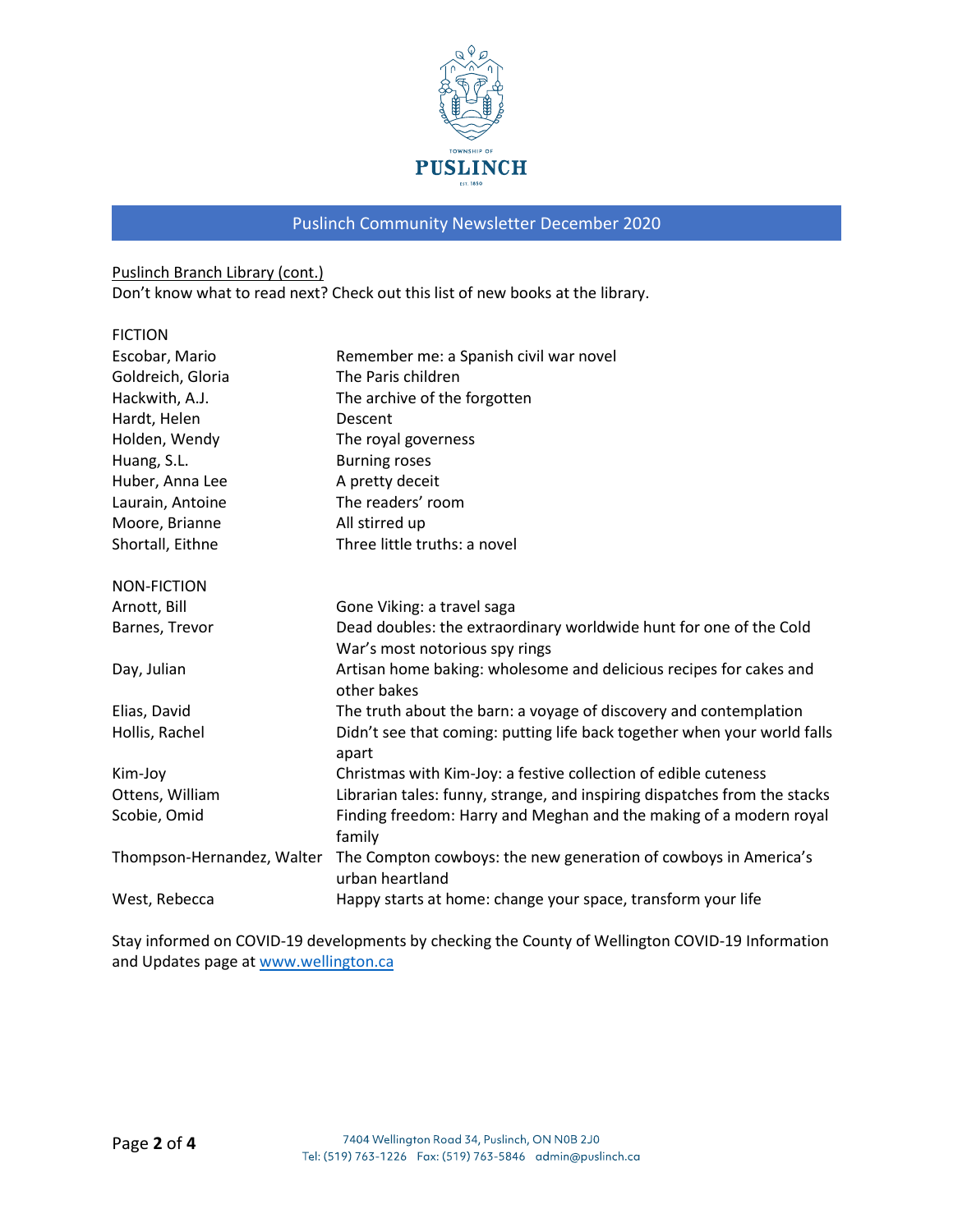

### Puslinch Minor Soccer Club

**ENJOY THE BENEFITS OF SOCCER!** In this time of Covid, PMSC continues to offer youth soccer programs as long governing bodies allow. Social. Physical. Mental. Emotional. Our competitive teams are registered and in full swing with weekly Indoor practices. Interest in our Fall Skills Program, run by Technical Director Maria Procopio, has been excellent. With only a few weeks left though, members are looking for more...

**WINTER SKILLS PROGRAM** is set to run January through March, for recreational players under 6 to 12. Registration opens soon and space is limited to 20 players per age grouping. Please visit [www.puslinchsoccer.com](http://www.puslinchsoccer.com/) for additional information.

**WELCOME.** PMSC wants to welcome Ralph Poliseno, who recently joined us as Director - Competitive Programs. Our great club is driven by volunteers and we are always looking for help. Are you a leader or a doer? Do you have a few hours a month, or a week? If you are interested in getting involved, please contact [vp@puslinchsoccer.ca](mailto:vp@puslinchsoccer.ca) to find out how.

### Township of Puslinch

**TOWNSHIP FACILITY CLOSURE UPDATES.** Use of all Township facilities by the public is to be in accordance with the physical separation directives issued by the Province. Individuals using these facilities, except for members of the same household, are required to maintain physical distancing of at least 2 metres or six feet. All gatherings or events must comply with all Provincial directives as well as those of Wellington-Dufferin Guelph Public Health. We strongly encourage individuals utilizing available facilities to adhere to all physical distancing requirements. Failure to do so, may result in the Township being directed to close facilities again. Enforcement concerns should be communicated to the OPP nonemergency number at 1-888-310-1122.

The following Township closures remain in effect to January 15, 2020:

- All washrooms and change rooms
- Puslinch Community Centre
- Gymnasium at the Optimist Recreation Centre
- Municipal Office

The decision to extend closures and cancellations will be continually reviewed, in conjunction with direction from the Province, guidance from Wellington-Dufferin-Guelph Public Health, and the Chief Medical Officer of Health to determine if an earlier opening is possible or if a further extension is required. Any changes in operations will be communicated and posted to the Township's website at [www.puslinch.ca](http://www.puslinch.ca/)